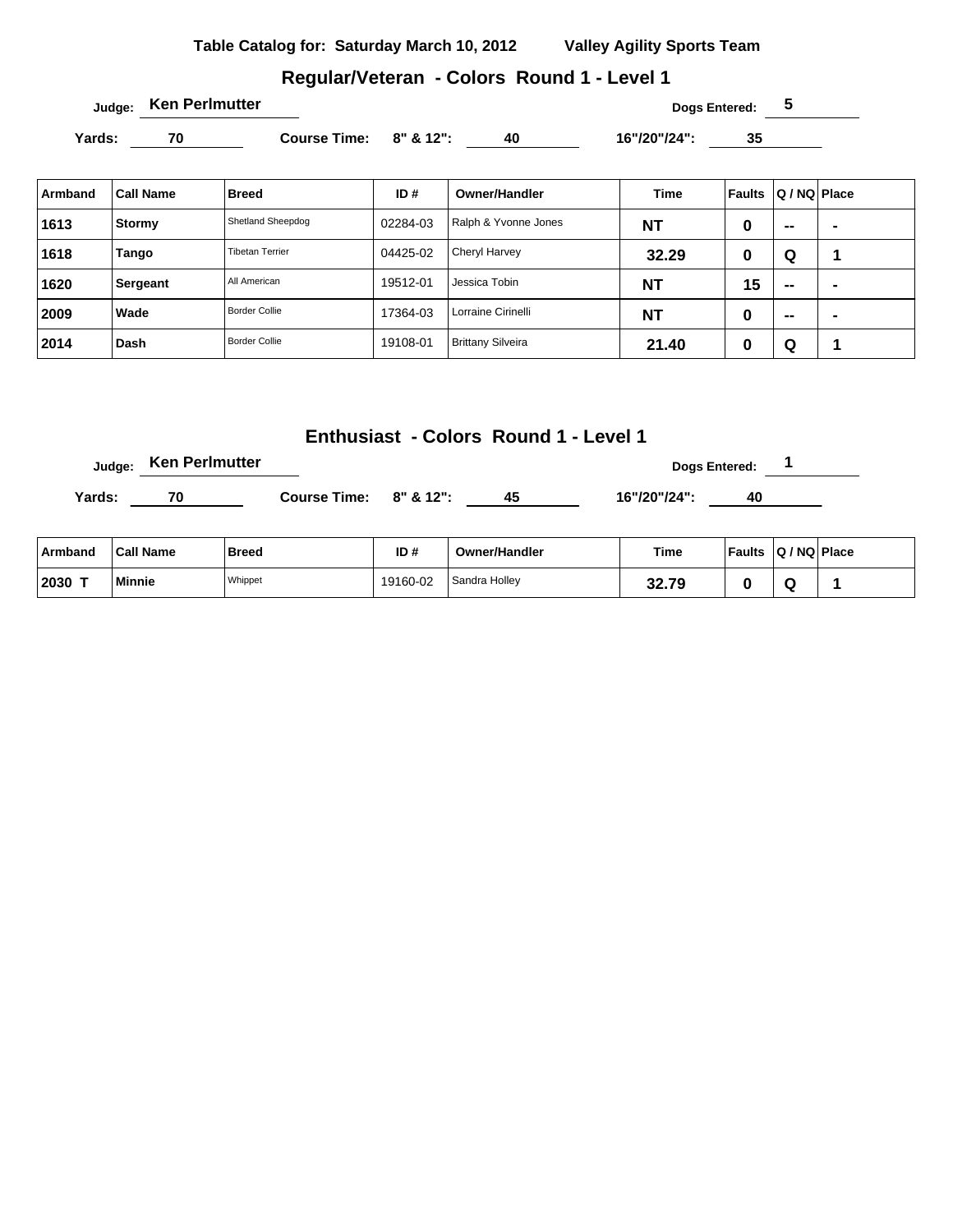# **Regular/Veteran - Colors Round 1 - Level 2**

**Judge: Ken Perlmutter 10** 

Yards: 70 Course Time: 8" & 12": 35 16"/20"/24": 30

| Armband | <b>Call Name</b>  | <b>Breed</b>           | ID#      | <b>Owner/Handler</b>       | <b>Time</b>   | <b>Faults</b> | Q / NQ Place |                |
|---------|-------------------|------------------------|----------|----------------------------|---------------|---------------|--------------|----------------|
| 802     | <b>PIB</b>        | Chihuahua              | 01641-04 | Sara & Ray Rhodes          | <b>ABSENT</b> | $\bf{0}$      | $-$          | $\blacksquare$ |
| 804     | Darby             | Welsh Corgi (Pembroke) | 04094-04 | Debra Kuykendall           | 18.62         | $\bf{0}$      | Q            | $\mathbf 1$    |
| 1604    | <b>Drummer</b>    | Shetland Sheepdog      | 16496-02 | Penny Larson               | 21.26         | 0             | Q            | 1              |
| 1608    | Skye              | <b>Border Collie</b>   | 02137-03 | Suzanne & Michael Andersen | <b>NT</b>     | 5             | $\mathbf{m}$ |                |
| 1612    | <b>Colton</b>     | Australian Shepherd    | 18519-01 | Laura Noret                | 30.24         | $\bf{0}$      | Q            | $\overline{2}$ |
| 1614    | Dot               | All American           | 01641-05 | Sara & Ray Rhodes          | 27.14         | 5             | Q            | 3              |
| 2007    | Paige             | McNab                  | 14401-03 | <b>Beth Miller</b>         | 12.17         | $\bf{0}$      | Q            | 1              |
| 2010    | <b>Elsa</b>       | Poodle (Standard)      | 18270-01 | Erin McCluskey             | 22.33         | $\bf{0}$      | Q            | 3              |
| 2012 H  | <b>Miss Molly</b> | <b>Border Collie</b>   | 10830-02 | Lisa Bradford              | 16.03         | 0             | Q            | $\mathbf 2$    |
| 2402    | Mac               | <b>Border Collie</b>   | 01951-05 | Mary Van Wormer            | 21.74         | 5             | Q            | 1              |

### **Enthusiast - Colors Round 1 - Level 2**

|        | Judge: Ken Perlmutter |                        |    |              | <b>Dogs Entered:</b> |  |
|--------|-----------------------|------------------------|----|--------------|----------------------|--|
| Yards: | 70                    | Course Time: 8" & 12": | 40 | 16"/20"/24": |                      |  |

| ∣ Armband | <sup>⊥</sup> Call Name | Breed         | ID#      | <b>Owner/Handler</b> | <b>Time</b> | <b>Faults</b> | $ Q/NQ $ Place |  |
|-----------|------------------------|---------------|----------|----------------------|-------------|---------------|----------------|--|
| ⊺1621     | <b>Banjo</b>           | Border Collie | 19160-01 | Sandra Holley        | 37.18       |               | ື              |  |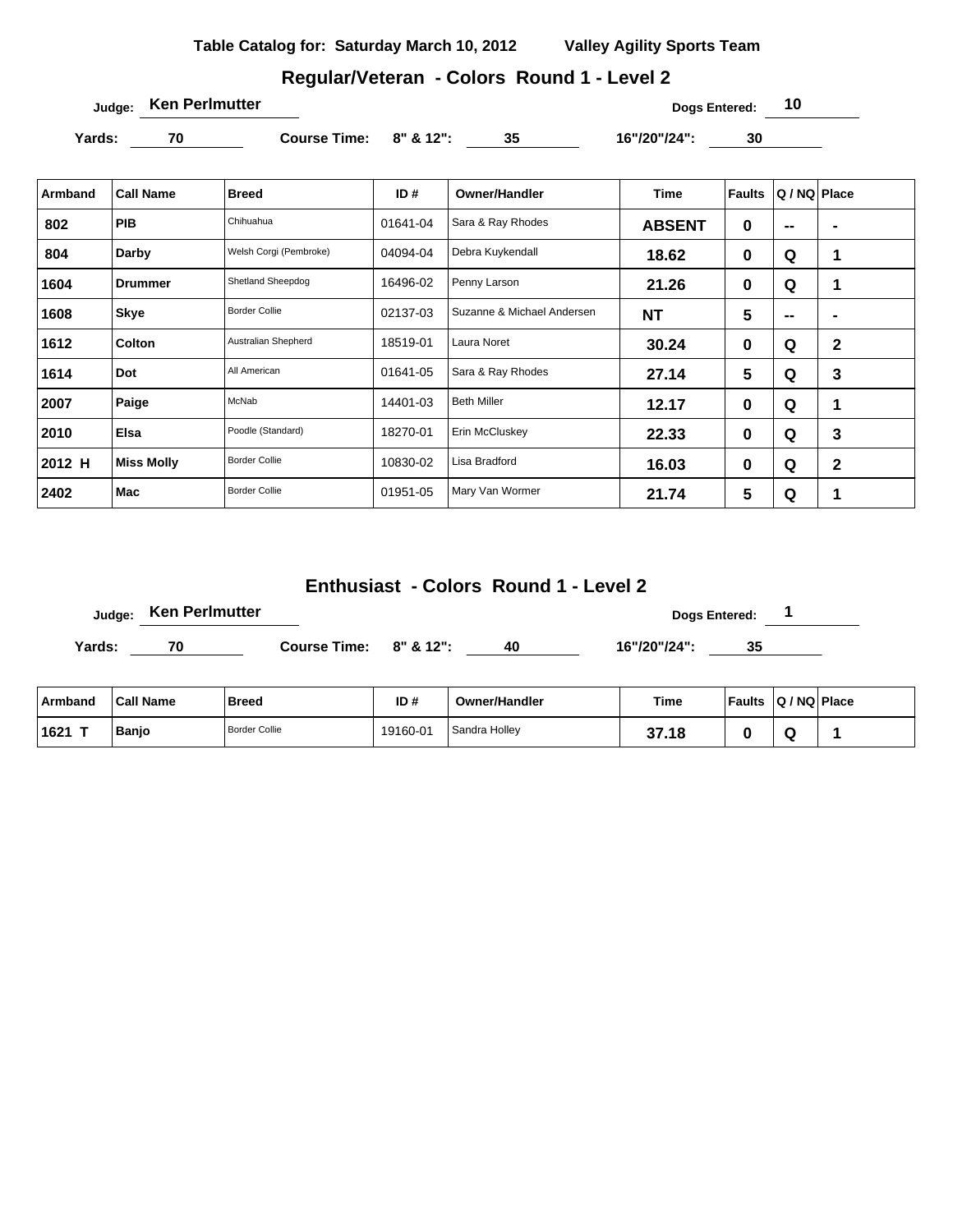## **Regular/Veteran - Colors Round 1 - Level 3**

**Judge:** Ken Perlmutter **Dogs Entered:** 10

Yards: 89 Course Time: 8" & 12": 42 16"/20"/24": 37

| Armband | <b>Call Name</b> | <b>Breed</b>           | ID#      | <b>Owner/Handler</b>     | <b>Time</b>   | <b>Faults</b> | Q / NQ Place                 |                |
|---------|------------------|------------------------|----------|--------------------------|---------------|---------------|------------------------------|----------------|
| 803     | Maggie           | Welsh Corgi (Pembroke) | 04094-03 | Debra Kuykendall         | 31.20         | 0             | Q                            | 3              |
| 807     | Ruby             | Welsh Corgi (Pembroke) | 07900-02 | Nancy Rico               | 26.85         | 15            | <b>NQ</b>                    | 4              |
| 808     | Weezer           | Corgi                  | 01951-04 | Mary Van Wormer          | 24.39         | 0             | Q                            | $\mathbf{2}$   |
| 811     | William          | Welsh Corgi (Pembroke) | 02167-02 | <b>Nell Davis</b>        | 22.52         | 0             | Q                            | 1              |
| 1611    | <b>Dusty</b>     | Shetland Sheepdog      | 12971-02 | Gail & Darrell Gomes     | 28.56         | 20            | <b>NQ</b>                    | 1              |
| 1617    | Calli            | Australian Shepherd    | 17392-01 | Linda Groesbeck          | <b>ABSENT</b> | 0             | $\qquad \qquad \blacksquare$ |                |
| 2002    | Kermit           | Shetland Sheepdog      | 01874-08 | Dorris Wiglesworth       | 27.72         | 5             | <b>NQ</b>                    | 1              |
| 2017    | Zoe              | Australian Shepherd    | 06301-02 | Pamela Jo Anderson       | <b>ABSENT</b> | 0             | $\mathbf{m}$                 | $\blacksquare$ |
| 2401    | <b>Bess</b>      | <b>Border Collie</b>   | 09650-02 | Gailanne Molver          | 21.97         | 0             | Q                            | 1              |
| 2406 V  | Fritz            | <b>Giant Schnauzer</b> | 06063-01 | Jennifer & Paul Mangelos | 33.15         | 0             | Q                            | $\mathbf{2}$   |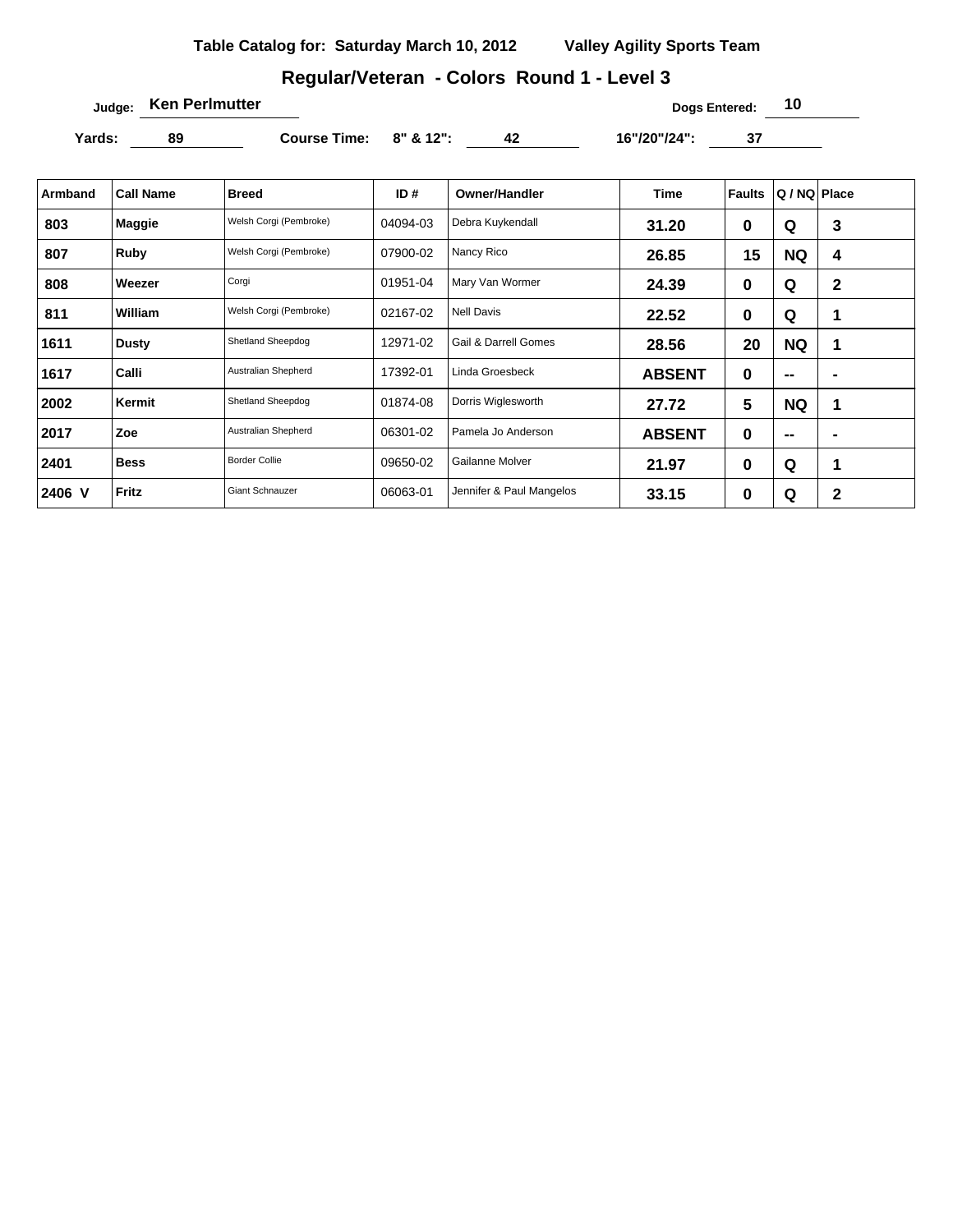#### **Regular/Veteran - Colors Round 1 - Level 4**

Yards: 89 Course Time: 8" & 12": 37 16"/20"/24": 32

| Armband | <b>Call Name</b> | <b>Breed</b>            | ID#      | Owner/Handler    | Time  | Faults | Q / NQ   Place |   |
|---------|------------------|-------------------------|----------|------------------|-------|--------|----------------|---|
| 805     | <b>Poppy</b>     | All American            | 06928-04 | Lisa White       | 37.25 | 0      | Q              |   |
| 1603    | <b>Nick</b>      | Shetland Sheepdog       | 16496-01 | Penny Larson     | 23.52 | o      | Q              | 3 |
| 1605    | Gemma            | <b>English Shepherd</b> | 15027-02 | Toni Duralski    | 17.17 | O      | Q              |   |
| 1610    | Indy             | Poodle (Standard)       | 02319-03 | l Monika Knutson | 23.22 | 0      | Q              | 2 |
| 2006    | Quik             | <b>Border Collie</b>    | 01922-03 | Carlene Chandler | 14.08 | o      | Q              |   |

## **Enthusiast - Colors Round 1 - Level 4**

**Judge:** Ken Perlmutter **Dogs Entered:** 1

Yards: 89 Course Time: 8" & 12": 42 16"/20"/24": 37

| Armband | <b>Call Name</b> | <b>Breed</b>  | ID#      | <b>Owner/Handler</b> | Time  | <b>Faults</b> | Q / NQ   Place |  |
|---------|------------------|---------------|----------|----------------------|-------|---------------|----------------|--|
| 12404   | <b>Snitch</b>    | Saint Bernard | 15394-01 | Jann Hayes           | 36.01 |               | ື              |  |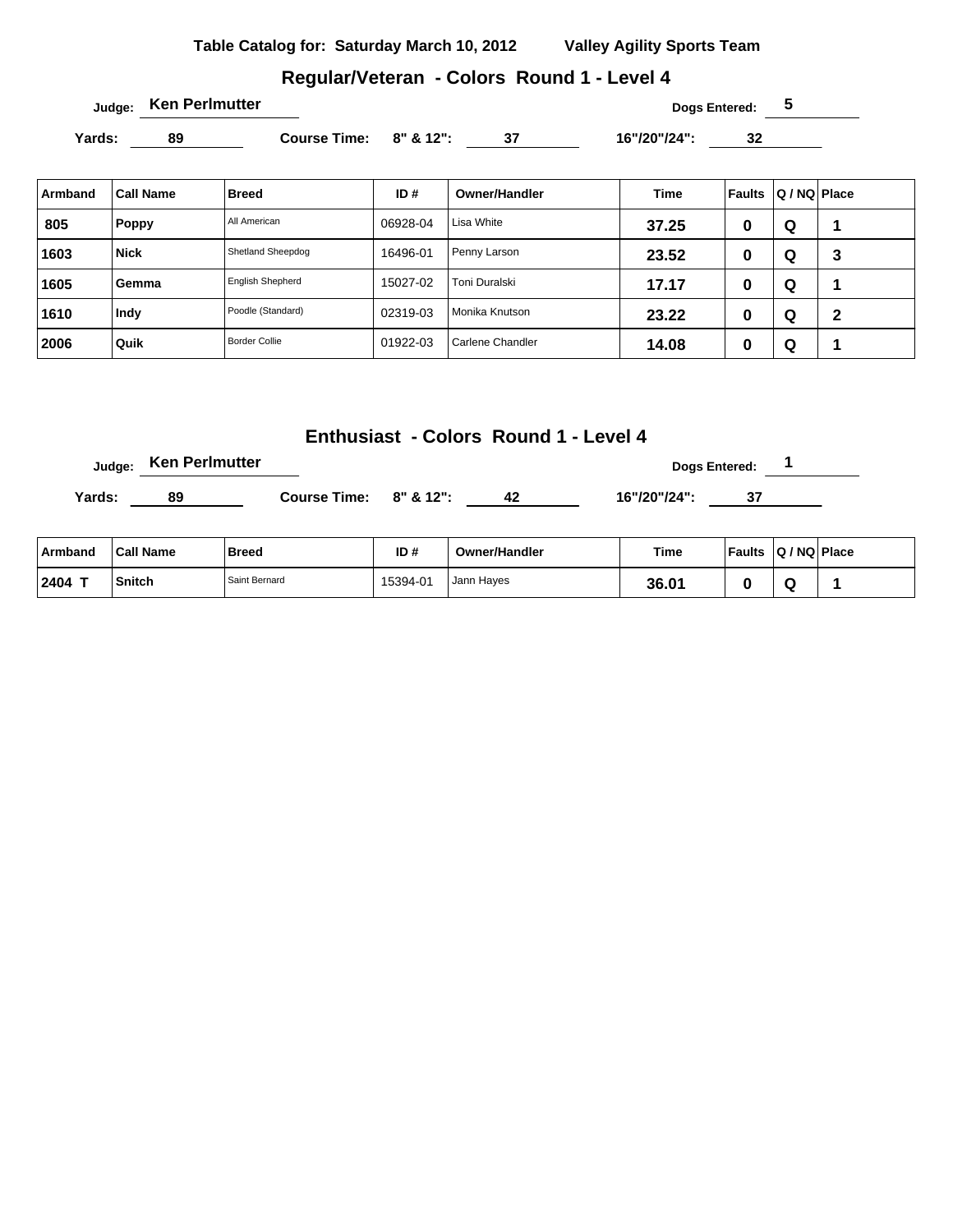#### **Regular/Veteran - Colors Round 1 - Level 5**

Yards: 89 Course Time: 8" & 12": 37 16"/20"/24": 32

| Armband | <b>Call Name</b> | <b>Breed</b>         | ID#      | Owner/Handler          | <b>Time</b> | Faults | Q / NQ   Place |   |
|---------|------------------|----------------------|----------|------------------------|-------------|--------|----------------|---|
| 1601    | Reva             | Australian Shepherd  | 05925-04 | <b>Cherie Gessford</b> | 29.97       | 0      | Q              |   |
| 2004    | <b>Boost</b>     | <b>Border Collie</b> | 01831-04 | Ellen Finch            | 26.29       | 5      | <b>NQ</b>      | 3 |
| 2011    | Gypsy            | All American         | 15077-01 | Karen Stark            | 29.92       | 0      | Q              | 2 |
| 2024 V  | Darby            | Labrador Retriever   | 03303-01 | Debbie McVay           | 23.35       | 0      | Q              |   |
| 2403    | <b>Bette</b>     | <b>Border Collie</b> | 01951-03 | Mary Van Wormer        | 16.24       | O      | Q              |   |

## **Enthusiast - Colors Round 1 - Level 5**

**Judge:** Ken Perlmutter **Dogs Entered:** 1

Yards: 89 Course Time: 8" & 12": 42 16"/20"/24": 37

| Armband | <b>Call Name</b> | Breed     | ID#      | <b>Owner/Handler</b> | Time  | <b>Faults</b> | Q / NQ   Place           |  |
|---------|------------------|-----------|----------|----------------------|-------|---------------|--------------------------|--|
| 810 T   | Mia              | Chihuahua | 04420-02 | l Veronica Adrover   | 34.25 |               | $\overline{\phantom{a}}$ |  |